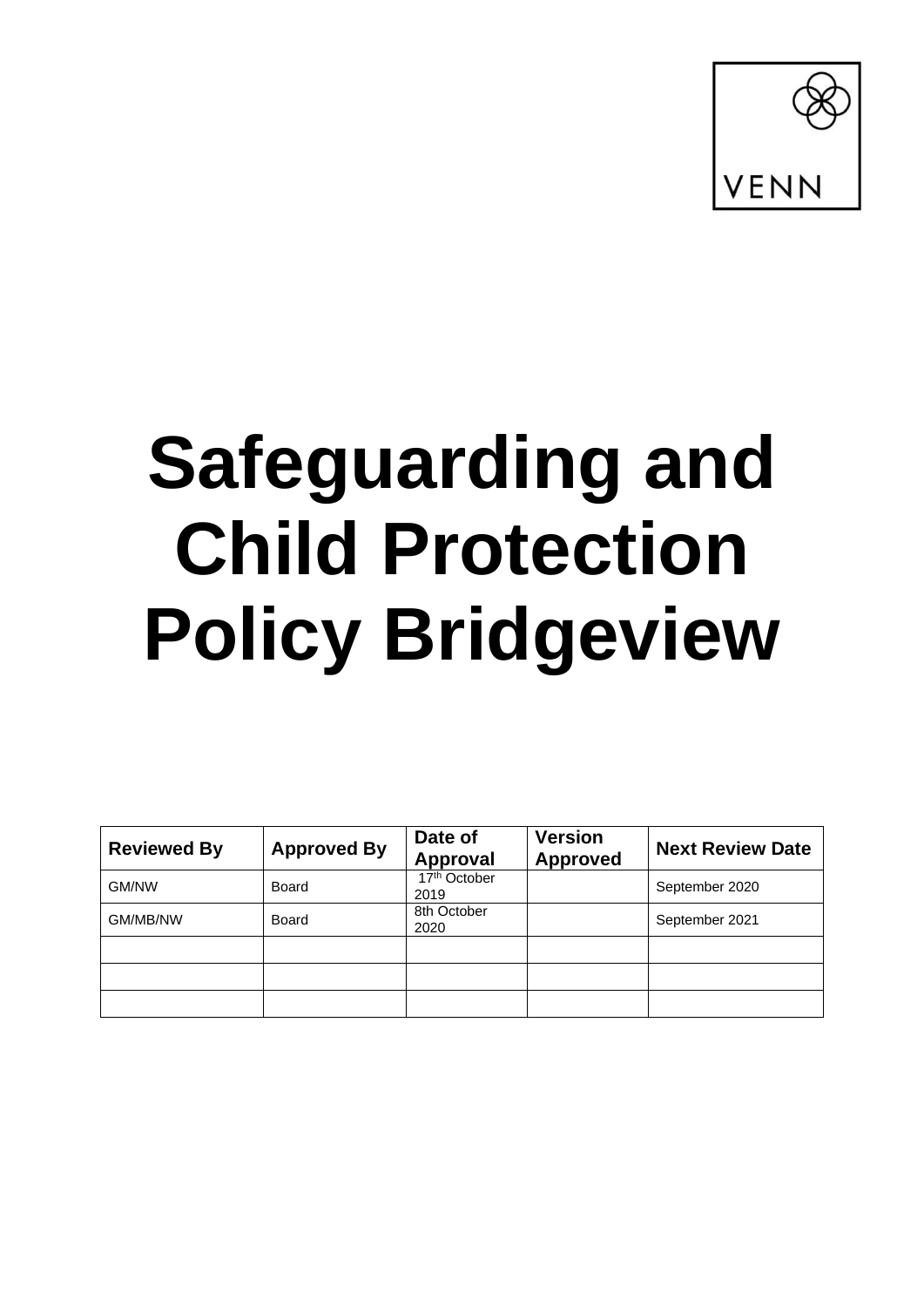# **Person responsible for this policy: Nicola Witham**

**All Child Protection policies should be read in conjunction with the Hull Safeguarding Children's Partnership Procedures and Practice Guidance <http://hullscb.proceduresonline.com/> and Keeping children safe in education.** 

This child protection policy was reviewed: September 2020

Next review date: September 2021

At Bridgeview, we are committed to safeguarding children and young people and we expect everyone who works in our school to share this commitment. Adults in our school take all welfare concerns seriously and encourage children and young people to talk to use about anything that worries them. We will always act in the best interests of the child. The school assesses the risks and issues in the wider community when considering the well-being and safety of its pupils.

At Bridgeview, pupils are taught about safeguarding, including online, through various teaching and learning opportunities as part of providing a broad and balanced curriculum. Children are taught to recognise when they are at risk and how to get help when they need it. At Bridgeview, children sign an acceptable use policy upon admission to the school, children are reminded daily around the importance of logging on and off and children are reminded not to share personal information or passwords with others. Staff at Bridgeview will follow up with the family any concerns regarding online safety at home.

## **The safeguarding Team include the following staff:**

## **Nicola Witham – Designated Safeguard Lead (DSL)**

## **Gail Mansfield – Deputy Designated Safeguard Lead and Child Protection and Welfare Lead**

## **Mollie Bampton – Child Protection and Welfare Co-Ordinator**

All staff and volunteers should be made aware of this policy, and be able to demonstrate an understanding of their responsibilities for safeguarding and promoting the welfare of children, including how to respond to any child protection concerns and how to make a referral to local authority children's social care or the police if necessary. The child protection policy is part of the induction pack for all new staff and volunteers. All staff are expected to read and sign they understand the most current Child Protection policy and KCSIE Part One of (this is annually). All staff have attended the Level 1 safeguarding children – A shared responsibility- Awareness, Recognition and Response training approved from the Hull safeguarding children's partnership or equivalent Level 1. They will be expected to complete appropriate safeguarding training. The refresher training could be online training or face to face depending on the member of staff. Throughout the year, staff have regular updates and training as required to promote safeguarding children.

The Governor responsible for safeguarding is **Sheila Wallace-Marshall**. The governing body ensures policies, procedures and training in schools is effective and always complies with the law.

#### **Contents**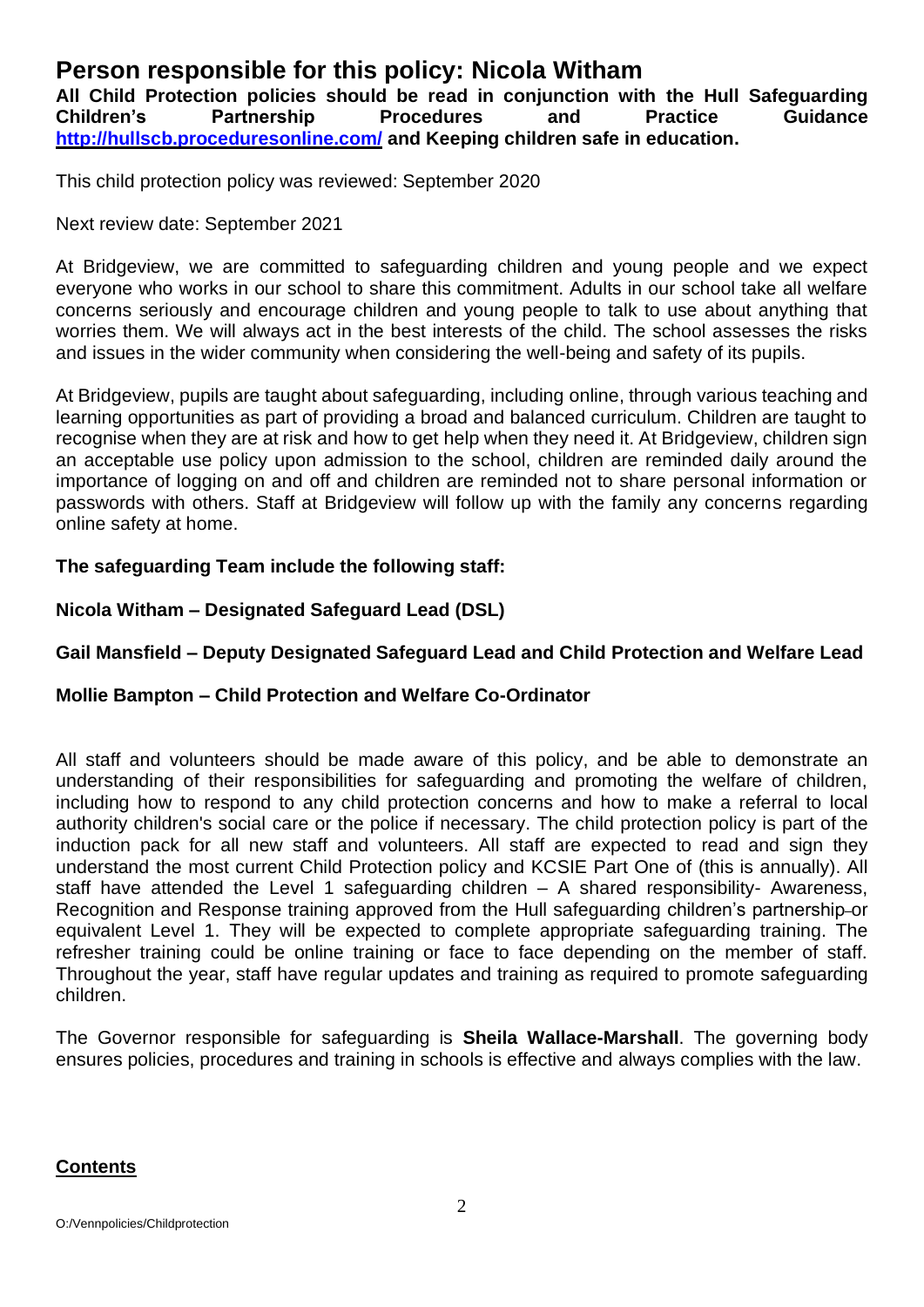- 1. Safeguarding and promoting the welfare of children
- 2. Children
- 3. Early Help
- 4. Child Protection
- 5. Definitions of harm
	- Abuse
	- Physical abuse
	- Emotional abuse
	- Sexual abuse
	- Neglect
	- Other specific sources of harm
- 6. Recognition of harm
- Children with special educational needs (SEN) and disabilities
- Young Carers
- 7. Acting on concerns
	- Seeking Medical Attention
	- Managing a disclosure
	- Female Genital Mutilation
	- Sexting
	- Peer on Peer abuse
	- Serious Violence
- 8. Referring concerns about a child
	- FGM
	- Consent
	- The Hull Safeguarding Children Board Contact and Referral Form
	- Expectation of feedback
- 9. Allegations against staff members / volunteers
	- Allegations against staff in their personal lives or which occur in the community
- 10.Allegations of abuse made against other children
	- Sexual violence and sexual harassment between children in schools
- 11.Recruitment and selection
- 12.Contacts
	- Hull
	- East Riding of Yorkshire
- Appendix 1 Actions where there are concerns about a child
- Appendix 2 Seven Golden rules of information sharing
- Appendix 3 Consideration when contacting another agency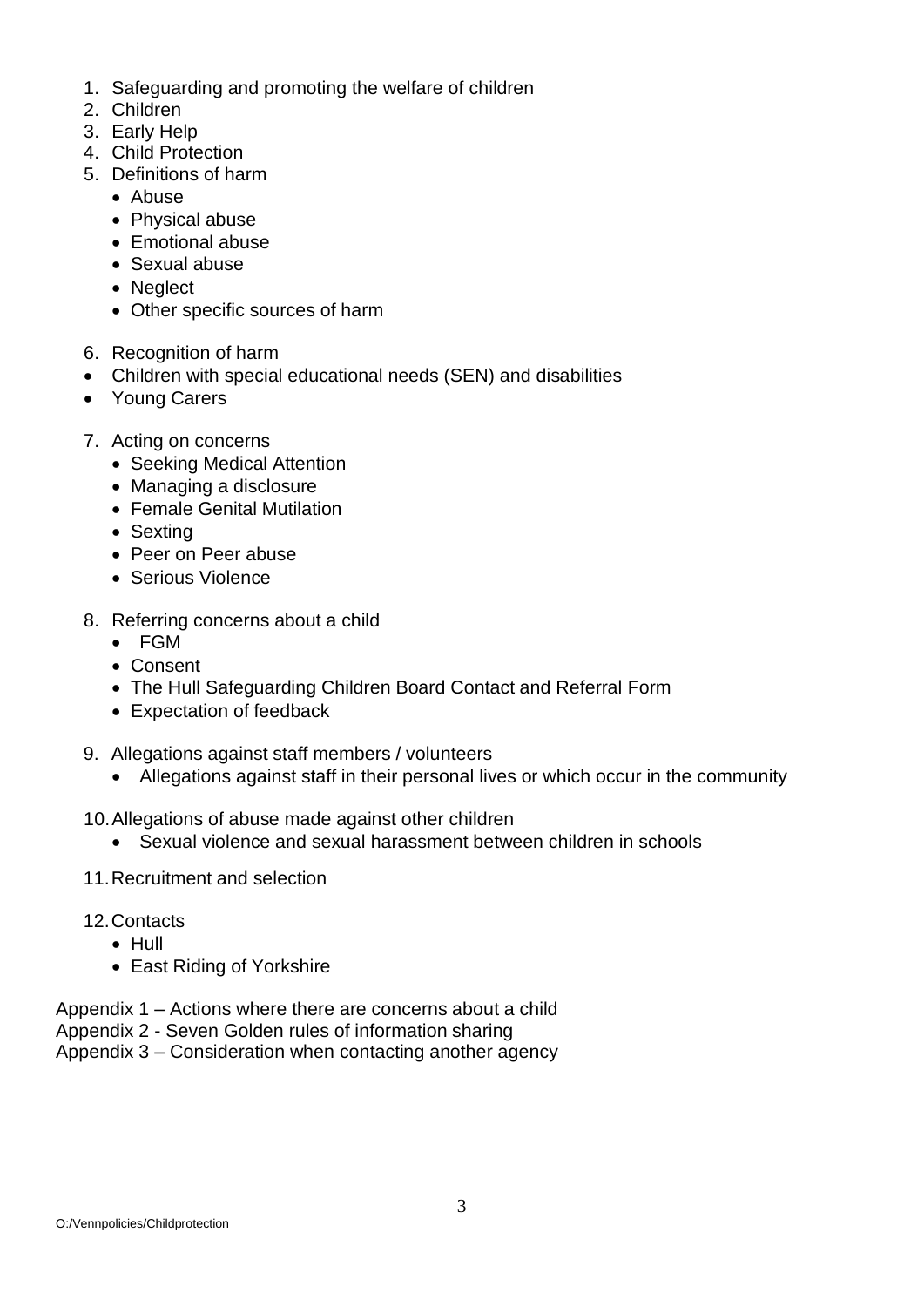## 1. **Safeguarding and promoting the welfare of children**

Defined for the purposes of this guidance as:

- protecting children from maltreatment.
- preventing impairment of children's mental and physical health or development;
- ensuring that children are growing up in circumstances consistent with the provision of safe and effective care; and
- taking action to enable all children to have the best life chances.

#### 2. **Children**

Anyone who has not yet reached their 18th birthday. The fact that a child has reached 16 years of age, is living independently or is in further education, is a member of the armed forces, is in hospital or in custody in the secure estate, does not change his/her status or entitlements to services or protection

## 3. **Early Help**

Children and their families will experience a range of needs at different times in their lives. All children require access to high-quality universal services (such as schools, health visitors and nurseries), but some will also benefit from extra support to address additional needs. In Hull this support is called

Early Help.

"Providing early help is more effective in promoting the welfare of children than reacting later. Early help means providing support as soon as a problem emerges, at any point in a child's life, from the foundation years through to the teenage years" (Working Together to Safeguard Children 2015).

From the perspective of a child, it is clearly best to receive help before they have any, or have only minor, adverse experiences. In Hull, Early Help hubs offer a range of support for practitioners who need advice, guidance or a short intervention when working with children and families with additional needs.

All staff and volunteers should understand the importance of intervening early, before and problems become entrenched, and know how to access additional support for children, young people and families through the Early Help Hubs. All staff are aware that all children may benefit from early help, however staff are aware that some children may potentially need early help more than others due to other circumstances, for example disabilities, young carer, etc. The consent of parents / carers should always be sought before making a request for a service to the Early Help. If at any time the concerns about the child become more serious, they should be referred to Children's Social Care Early Help and Safeguarding Hub (EHaSH).

## **4. Child Protection**

Part of safeguarding and promoting welfare. This refers to the activity that is undertaken to protect specific children who are suffering, or are likely to suffer, significant harm.

## **5. Definitions of harm**

#### **Abuse**

A form of maltreatment of a child. Somebody may abuse or neglect a child by inflicting harm or by failing to act to prevent harm. Children may be abused in a family or in an institutional or community setting by those known to them or, more rarely, by others. Abuse can take place wholly online, or technology may be used to facilitate offline abuse. Children may be abused by an adult or adults or by another child or children.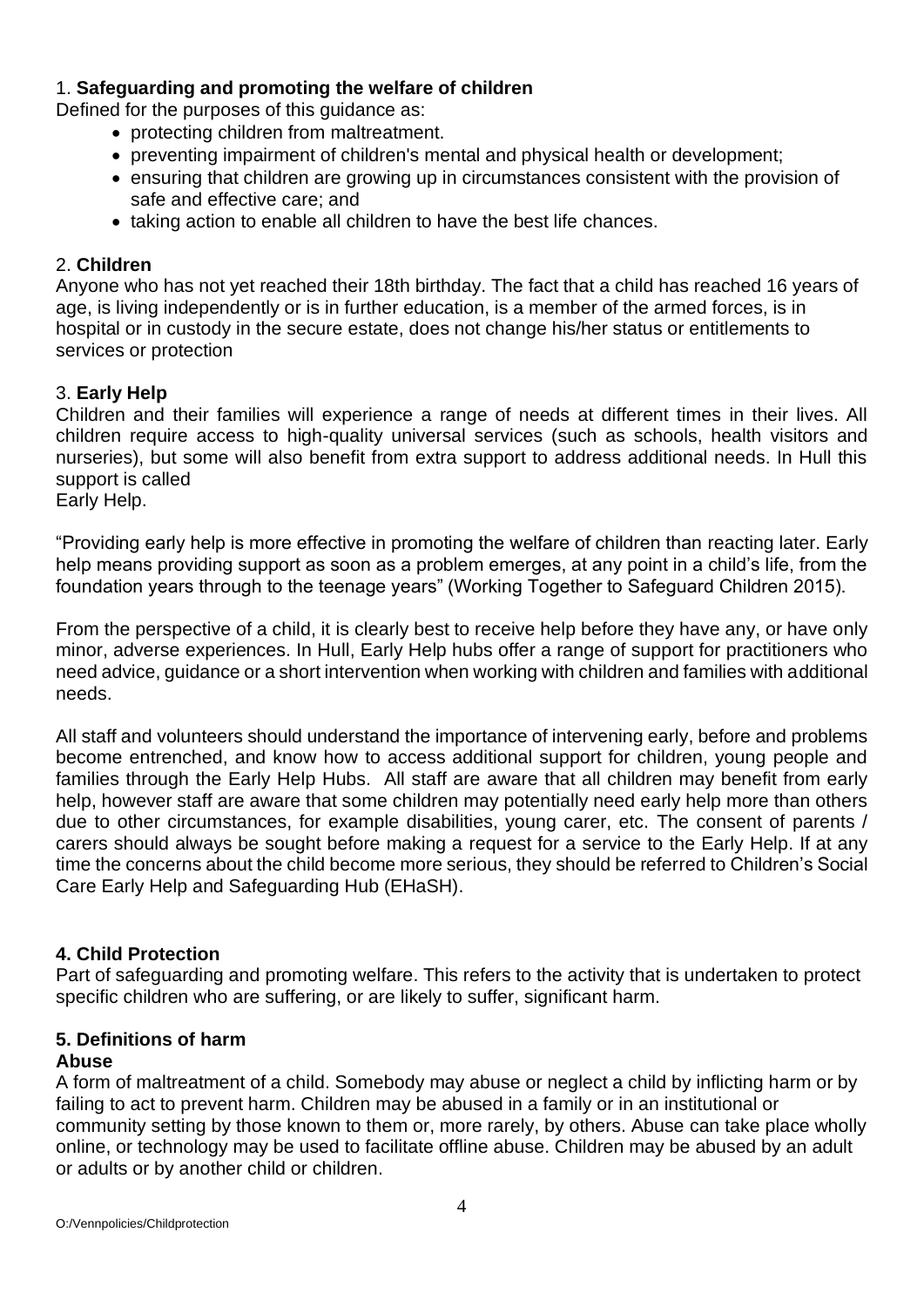## **Physical abuse**

A form of abuse which may involve hitting, shaking, throwing, poisoning, burning or scalding, drowning, suffocating or otherwise causing physical harm to a child. Physical harm may also be caused when a parent or carer fabricates the symptoms of, or deliberately induces, illness in a child.

## **Emotional abuse**

The persistent emotional maltreatment of a child such as to cause severe and adverse effects on the child's emotional development. It may involve conveying to a child that they are worthless or unloved, inadequate, or valued only insofar as they meet the needs of another person. It may include not giving the child opportunities to express their views, deliberately silencing them or 'making fun' of what they say or how they communicate. It may feature age or developmentally inappropriate expectations being imposed on children. These may include interactions that are beyond a child's developmental capability as well as overprotection and limitation of exploration and learning or preventing the child from participating in normal social interaction. It may involve seeing or hearing the ill-treatment of another. It may involve serious bullying 8 (including cyberbullying), causing children frequently to feel frightened or in danger, or the exploitation or corruption of children. Some level of emotional abuse is involved in all types of maltreatment of a child, although it may occur alone.

#### **Sexual abuse**

Involves forcing or enticing a child or young person to take part in sexual activities, not necessarily involving a high level of violence, whether the child is aware of what is happening. The activities may involve physical contact, including assault by penetration (for example rape or oral sex) or non-penetrative acts such as masturbation, kissing, rubbing, and touching outside of clothing. They may also include non-contact activities, such as involving children in looking at, or in the production of, sexual images, watching sexual activities, encouraging children to behave in sexually inappropriate ways, or grooming a child in preparation for abuse. Sexual abuse can take place online, and technology can be used to facilitate offline abuse. Sexual abuse is not solely perpetrated by adult males. Women can also commit acts of sexual abuse, as can other children. The sexual abuse of children by other children is a specific safeguarding issue in education (see paragraph 29).

## **Neglect**

The persistent failure to meet a child's basic physical and/or psychological needs, likely to result in the serious impairment of the child's health or development. Neglect may occur during pregnancy, for example, as a result of maternal substance abuse. Once a child is born, neglect may involve a parent or carer failing to: provide adequate food, clothing and shelter (including exclusion from home or abandonment); protect a child from physical and emotional harm or danger; ensure adequate supervision (including the use of inadequate care-givers); or ensure access to appropriate medical care or treatment. It may also include neglect of, or unresponsiveness to, a child's basic emotional needs.

## **Child Sexual Exploitation (CSE)**

Child sexual exploitation is a form of child sexual abuse. It occurs when an individual or group takes advantage of an imbalance of power to coerce, manipulate or deceive a child or young person under the age of 18 into sexual activity in exchange for something the victim needs or wants, and/or for the financial advantage or increased status of the perpetrator or faciliatator. The victim may have been sexually exploited even if the sexual activity appears consensual. CSE does not always involve physical contact; it can also occur through the use of technology. Please refer to Keeping Children Safe in Education (2020) for indicators of CSE.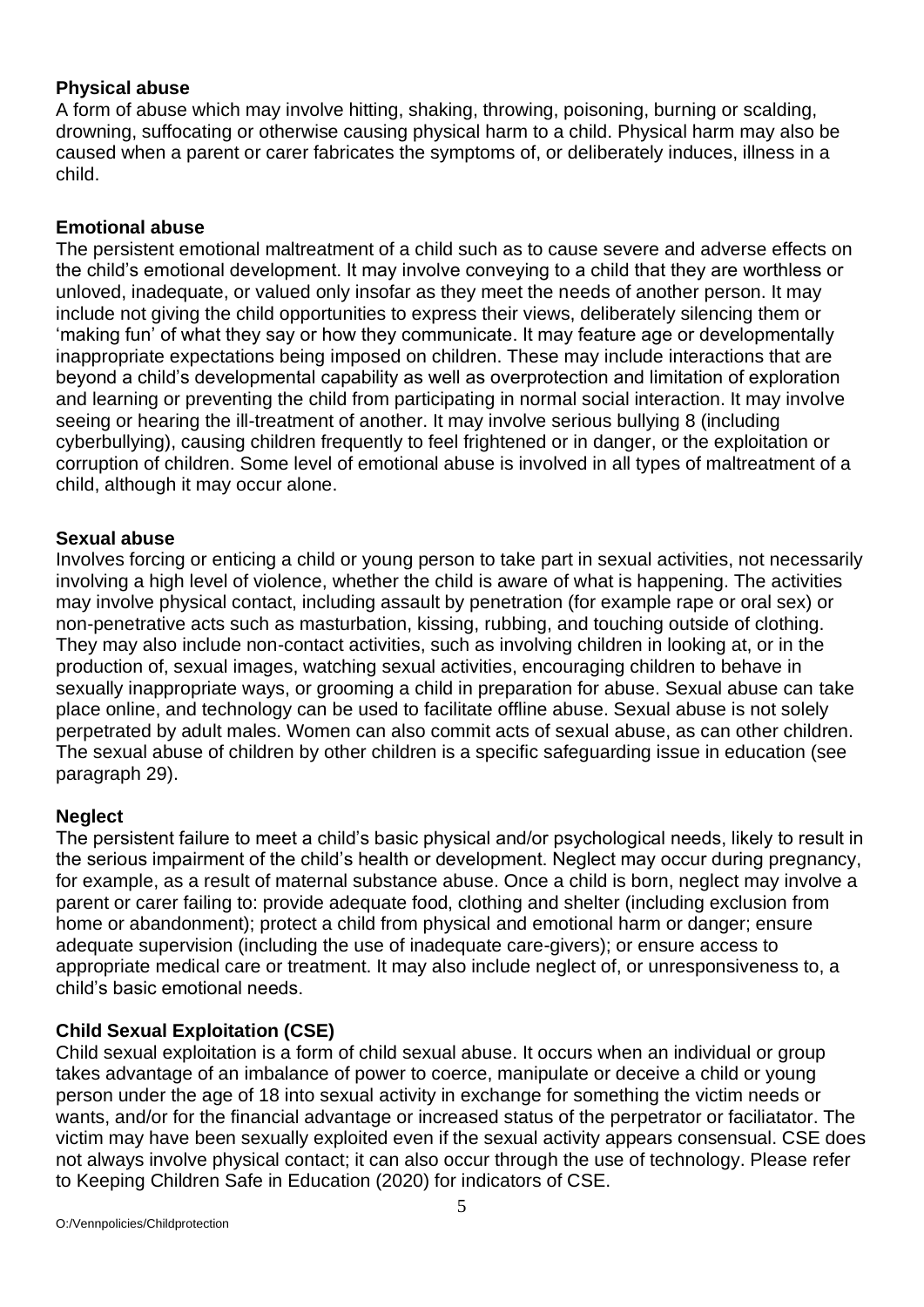## **Child Criminal Exploitation (CCE)**

CCE is where an individual or group takes advantage of an imbalance of power to coerce, control, manipulate or deceive a child into any criminal activity in exchange for something the victim needs or wants, and/or for the financial or other advantage of the perpetrator or facilitator and/or (c) through violence or the threat of violence. The victim may have been criminally exploited even if the activity appears consensual. CCE does not always involve physical contact; it can also occur through the use of technology.

County lines is a term used to describe gangs and organised criminal networks involved in exporting illegal drugs (primarily crack cocaine and heroin) into one or more importing areas within the UK, using dedicated mobile phone lines or other form of "deal line".' Exploitation is an integral part of the county lines offending model with children and vulnerable adults exploited to move and store drugs and money. Offenders will often use coercion, intimidation, violence (including sexual violence) and weapons to ensure compliance of victims. Children can easily become trapped by this type of exploitation as county lines gangs create drug debts and can threaten serious violence and kidnap towards victims (and their families) if they attempt to leave the county lines network.

## **Domestic Abuse**

Any incident or pattern of incidents of controlling, coercive, threatening behaviour, violence, or abuse between those aged 16 or over who are, or have been, intimate partners or family members regardless of gender or sexuality. The abuse can encompass but is not limited to psychological; physical; sexual; financial; and emotional. All children can witness and be adversely affected by domestic abuse in the context of their home life where domestic abuse occurs between family members. Exposure to domestic abuse and/or violence can have a serious, long lasting emotional and psychological impact on children. In some cases, a child may blame themselves for the abuse or may have had to leave the family home as a result.

## **Children Missing Education (CME)**

Knowing where children are during school hours is an extremely important aspect of Safeguarding. Missing school can be an indicator of abuse and neglect and may also raise concerns about others safeguarding issues, including the criminal exploitation of children. At Bridgeview, we monitor attendance carefully and address poor or irregular attendance without delay.

We will always follow up with parents/carers when pupils are not at school. This means we need to have a least two up to date contacts numbers for parents/carers. Parents should remember to update the school as soon as possible if the numbers change. For further information, please refer to Keeping Children Safe in Education (2020) and Children missing education: statutory guidance for local authorities – September 2016.

## **Prevent Duty**

As part of the Counter Terrorism and Security Act 2015, schools have a duty to 'prevent people being drawn into terrorism'. This has become known as the 'Prevent Duty'. Where staff are concerned that children and young people are developing extremist views or show signs of becoming radicalized, they should discuss this with the Designated Safeguarding Lead. The Designated Safeguarding Lead has received training about the Prevent Duty and tackling extremism and is able to support staff with any concerns they may have.

We use the curriculum to ensure that children and young people understand how people with extreme views share these with others, especially using the internet. Staff should be alert to changes in children's behaviour, which could indicate that they may be in need of help or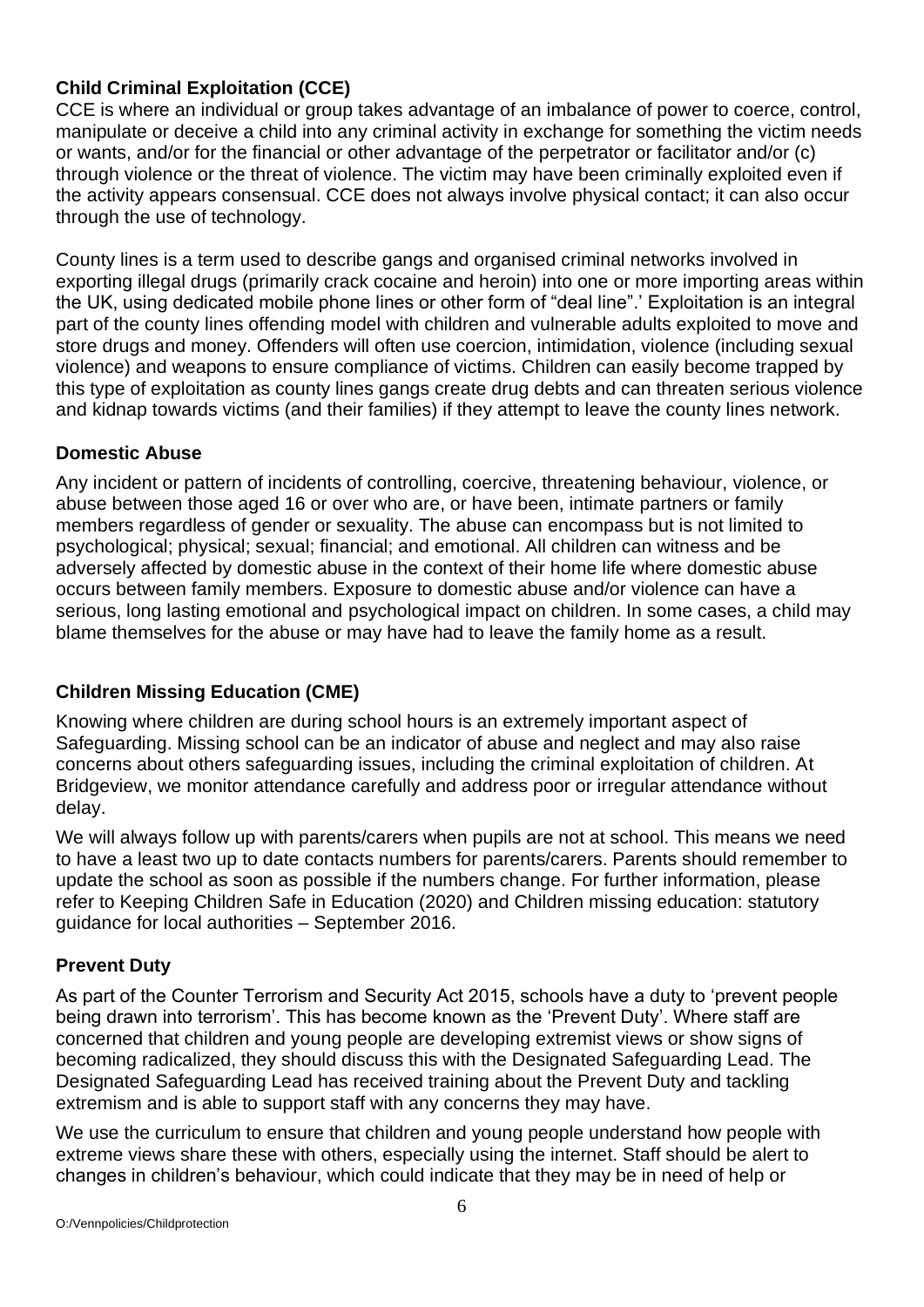protection. Staff should use their judgement in identifying children who might be at risk of radicalisation and act proportionately which may include the designated safeguarding lead (or deputy) making a Prevent referral.

We are committed to ensuring that our pupils are offered a broad and balanced curriculum that aims to prepare them for life in modern Britain. Teaching the school's core values alongside the fundamental British Values supports quality teaching and learning, whilst making a positive contribution to the development of a fair, just and civil society. For further information and guidance on the indicators, please refer to the Counter Terrorism and Security Act (2015) – The 'Prevent Duty' and Keeping Children Safe in Education (2020).

## **Online Safety**

When children use the school's network to access the internet, they are protected from inappropriate content by our filtering and monitoring systems. When children arrive at school, any technological devices are handed to staff and kept locked in a secure cupboard until the end of the school day. Both parents and child can access leaflets and links on the website to get more information about online safety. Each device in school is linked to forensic monitoring which alerts the safeguarding team in school if children access unauthorised websites whilst on school site.

This is not an exhaustive list and it must be recognised that it is not the role of staff / volunteers to make an assessment of whether children or young people have suffered harm. Staff / volunteers / child protection co-ordinator do have a duty to report any concerns about harm in accordance with the Hull Safeguarding Children's Partnership, Procedures and Practice Guidance.

## **Other specific sources of harm**

Staff / volunteers also need to be aware of other specific sources of abuse and safeguarding issues, some of these are listed below:

- Children and the court system
- Children with family members in prison
- Homelessness
- Sexual violence and sexual harassment between children in schools and colleges

'Keeping Children Safe in Education, Annex A p78 provides additional information for these specific sources of harm.

#### **For a more comprehensive list of specific sources of harm, please refer to the practice guidance in HSCB guidelines and procedures [http://hullscb.proceduresonline.com](http://hullscb.proceduresonline.com/)**

#### 6. **Recognition of harm**

Everybody working with children and families must be alert to the needs of children and any risks of harm - including to unborn children, babies, older children, young carers, children who are disabled, those with special educational needs, are living away from home or are Looked After by the local authority. All staff and volunteers should be able to recognise, and know how to act upon, evidence that a child's health or development is being is impaired or that the child is suffering or is likely to suffer significant harm.

The harm or potential harm to a child may come to your attention in a number of possible ways:

• Information given to you by the child, his/ her friends, a family member, or close associate.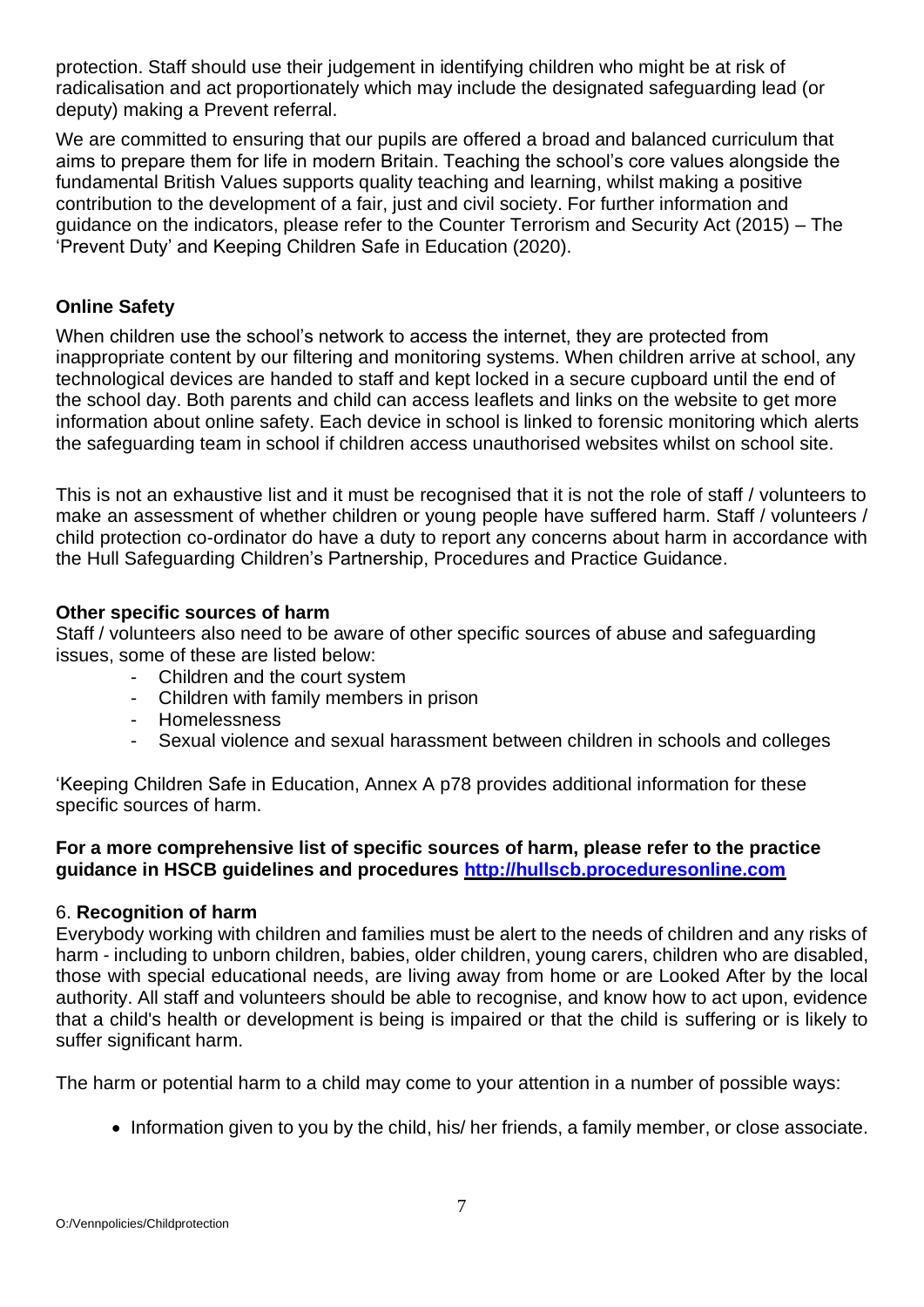- The child's behaviour may become different from the usual, be significantly different from the behaviour of their peers, be bizarre or unusual or may involve 'acting out' a harmful situation in play.
- An injury which arouses suspicion because:
	- $\circ$  It does not make sense when compared with the explanation given.
	- o The explanations differ depending on who is giving them (*e.g.,* differing explanations from the parent / carer and child).
	- o The child appears anxious and evasive when asked about the injury.
	- $\circ$  They are a pre mobile baby with bruising.
- Suspicion being raised when several factors occur over time, for example, the child fails to progress and thrive in contrast to his/her peers.
- A young person having contact with an individual or individuals who have been identified as presenting a risk or potential risk of harm to children.
- The parent's behaviour before the birth of a child may indicate the likelihood of significant harm to an unborn child, for example substance misuse, or previous children removed from their carers.

## **Children with special educational needs and disabilities (SEND)**

Children and young people with special educational needs and disabilities can face additional safeguarding challenges. Children with SEND can be disproportionately impacted by things like bullying without outwardly showing any signs and difficulties may arise in overcoming communication barriers. All staff are aware that children with special educational needs and disabilities could have additional barriers that exist when recognising abuse and neglect. This could prevent them from keeping themselves safe and making disclosures. All staff are aware to be vigilant and to report any changes in behaviour or any concerns they may have to the Designated Safeguard Lead, Deputy or Child Protection Co-Ordinator. Staff must accommodate all pupils individual SEND needs.

#### **Children with a social worker**

At Bridgeview, we recognise that when a child has a social worker, it is an indicator that the child is more at risk than most pupils. This may mean that they are more vulnerable to further harm, as well as facing educational barriers to attendance, learning, behaviour and poor mental health. We take these needs into account when making plans to support pupils who have a social worker.

#### **Young carers**

Children and young people under 18 who provide or intend to provide care assistance or support to another family member are called young carers. They carry out on a regular basis, significant or substantial caring tasks and assume a level of responsibility, which would usually be associated with an adult. The person receiving care is often a parent but can also be a sibling, grandparent or other relative who is disabled, has some chronic illness, mental health problem or other condition connected with a need for care support or supervision. Young carers can be particularly vulnerable and, under the Children and Families Act (2014) are entitled to an assessment of their own needs by the local authority.

#### **Private Fostering**

A private fostering arrangement is one that is made privately (without the involvement of a local authority) for the care of a child under the age of 16 years (under 18, if disabled) by someone other than a parent or close relative, in their own home, with the intention that it should last for 28 days or more. A close family relative is defined as a 'grandparent, brother, sister, uncle or aunt' and includes half-siblings and step-parents; it does not include great-aunts or uncles, great grandparents or cousins.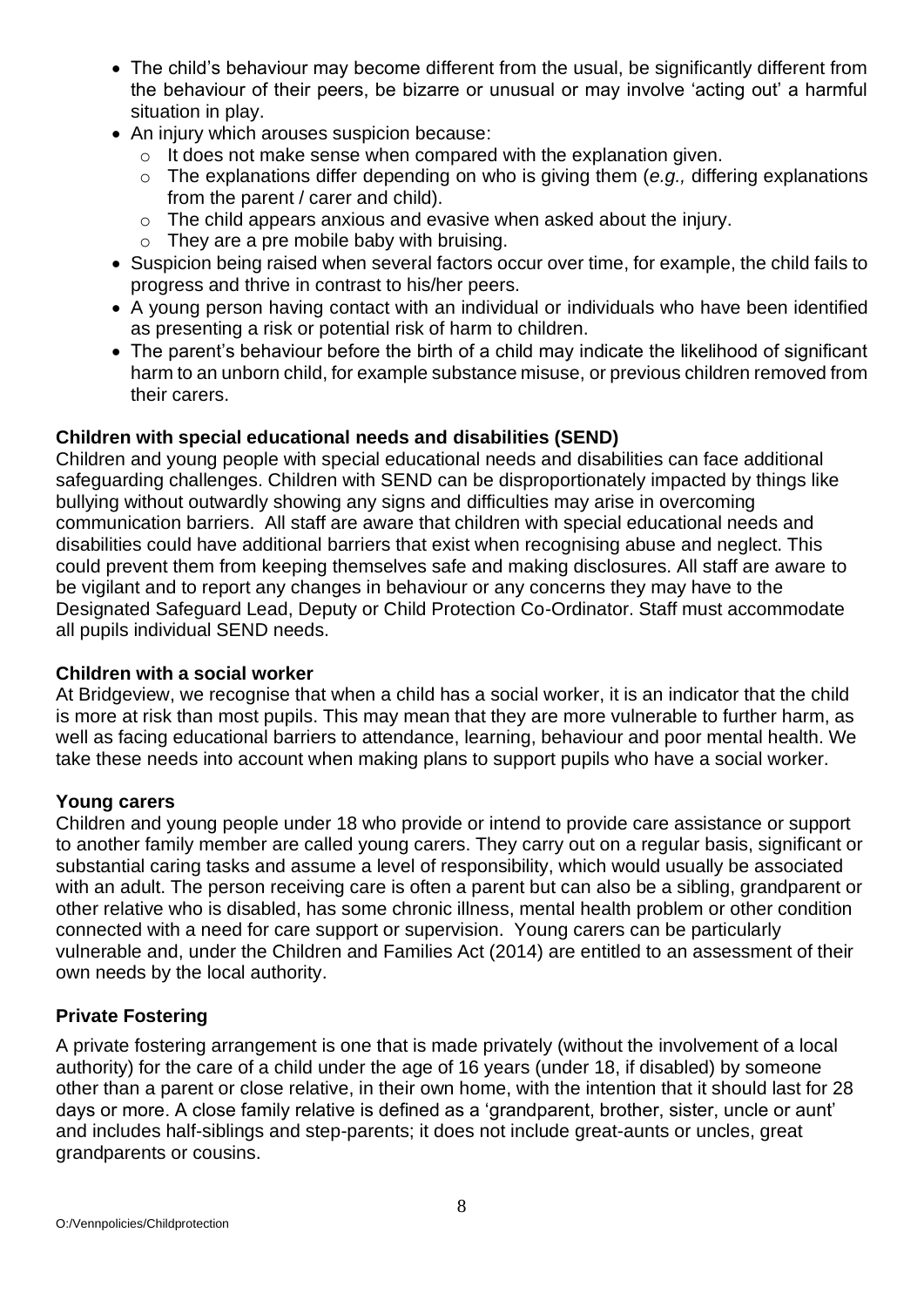Parents and private foster carers both have a legal duty to inform the relevant local authority at least six weeks before the arrangement is due to start; not to do so is a criminal offence.

Whilst most privately fostered children are appropriately supported and looked after, they are a potentially vulnerable group who should be monitored by the local authority, particularly when the child has come from another country. In some cases, privately fostered children are affected by abuse and neglect, or be involved in trafficking, child sexual exploitation or modern-day slavery.

Schools have a mandatory duty to report to the local authority where they are aware or suspect that a child is subject to a private fostering arrangement. Although schools have a duty to inform the local authority, there is no duty for anyone, including the private foster carer or social workers to inform the school. However, it should be clear to the school who has parental responsibility.

School staff should notify the designated safeguarding lead when they become aware of private fostering arrangements. The designated safeguarding lead will speak to the family of the child involved to check that they are aware of their duty to inform the LA. The school itself has a duty to inform the local authority of the private fostering arrangements.

On admission to the school, we will take steps to verify the relationship of the adults to the child who is being registered.

## **7. Acting on concerns**

No professional should assume that someone else will pass on information which they think may be critical to keeping a child safe. If a professional has concerns about a child's welfare and believes they are suffering or likely to suffer harm, then they have a responsibility to share the information with the Designated Safeguard Lead, Deputy or Child Protection Co-Ordinator. If not available to the local authority children's social care (Working Together to Safeguard Children 2015)

#### **Where a child is suffering, or is likely to suffer from harm, it is important that a referral to children's social care (and if appropriate the police) is made immediately.**

For more information about actions for where there are concerns about a child, information sharing, effective communication see appendices 1,2 and 3)

## **Seeking Medical Attention**

If a child has a physical injury, and there are concerns about abuse, medical attention should be sought immediately by telephoning for an ambulance, attending the Emergency Department or Minor Injury Unit (depending on the severity of the injury). The procedures for referring a child to Children's Social Care should then be followed. Any safeguarding concerns should be shared with the Ambulance staff/Medical and Nursing staff in order that they can appropriately assess and treat the child, share relevant information.

Contacting emergency services for urgent medical treatment must not be delayed for any reason.

## **Managing a disclosure**

- Listen to what the child has to say with an open mind.
- Do not ask probing or leading questions designed to get the child to reveal more.
- Never stop a child who is freely recalling significant events.
- Make note of the discussion, taking care to record the timing, setting and people present, as well as what was said.
- Do not ask children to write a statement.
- Never promise the child that what they have told you can be kept secret. Explain that you have responsibility to report what the child has said to someone else.
- The Designated Lead and Deputy for child protection or member of the Safeguarding Team within your organisation must be informed immediately.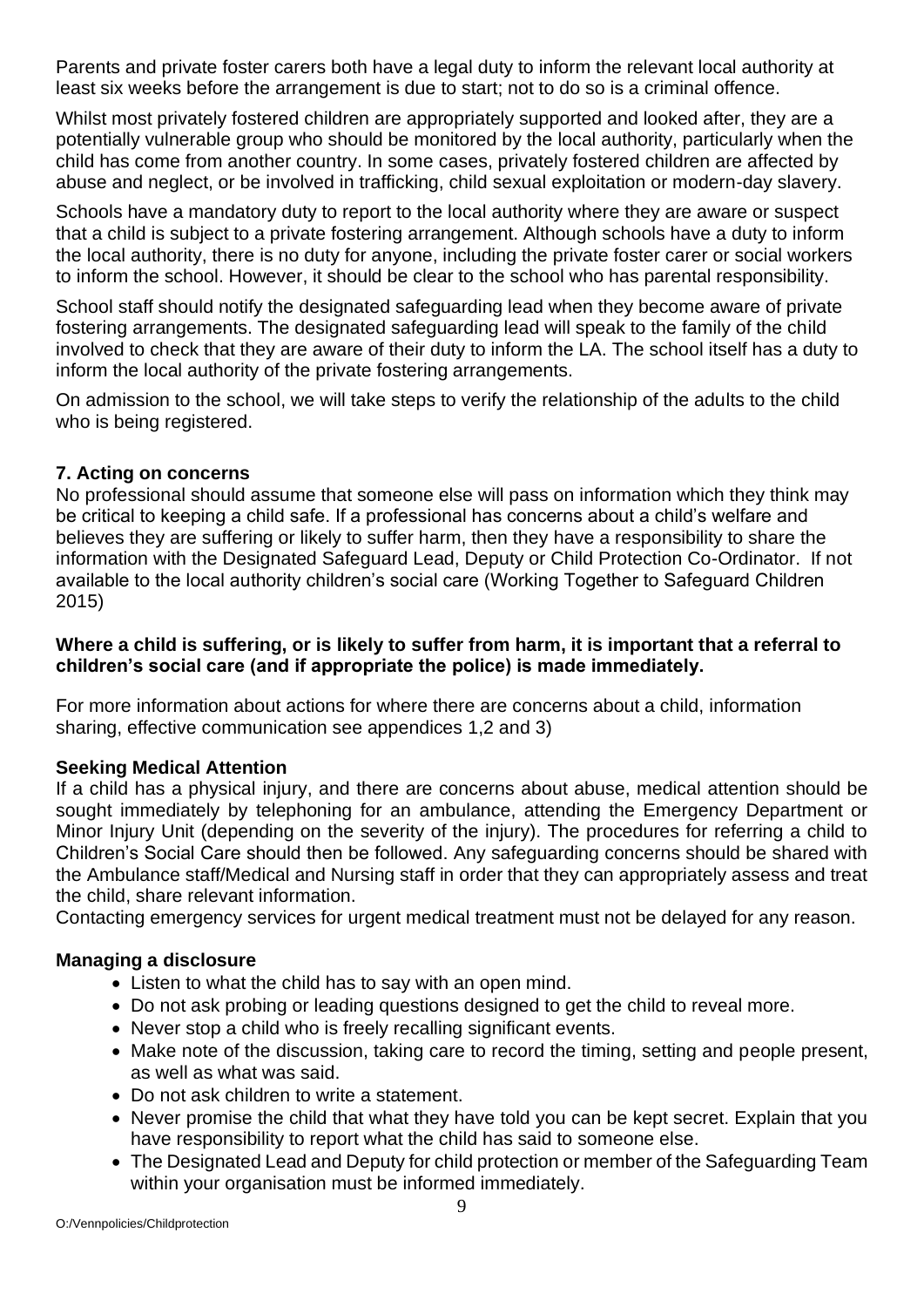• A written account needs to be completed on a cause for concern handed to the DSL or a member of the team

## **Female Genital Mutilation**

Female genital mutilation refers to procedures that intentionally alter or cause injury to the female genital organs for non-medical reasons. The practice is illegal in the UK. FGM typically takes place between birth and around 15 years old; however, it is believed that the majority of cases happen between the ages of 5 and 8.

The Serious Crime Act 2015 sets out a duty on professionals (including teachers) to notify police when they discover that FGM appears to have been carried out on a girl under 18. In schools, this will usually come from a disclosure (unlike in the medical profession where an observation may have been made). Teachers must personally report to the police cases where they discover that an act of FGM appears to have been carried out; and discuss any such cases with the safeguarding lead and children's social care. The duty does not apply in relation to at risk or suspected cases.

## **Honour Based Abuse (HBA)**

So-called 'honour-based' abuse (HBA) encompasses crimes which have been committed to protect or defend the honour of the family and/or the community, including Female Genital Mutilation (FGM), forced marriage, and practices such as breast ironing. All forms of so called HBA are abuse (regardless of the motivation) and should be handled and escalated as such.

Where staff are concerned that a child might be at risk of HBA, they must contact the Designated Safeguarding Lead as a matter of urgency.

#### **Mental Health**

All staff at Bridgeview are aware that mental health problems can, in some cases, be an indicator that a child has suffered or is at risk of suffering abuse, neglect or exploitation. School staff are not expected or trained to diagnose mental health conditions or issues but may notice behaviours that may be of concern.

Where staff have a mental health concern about a child that may also be a safeguarding concern, they should raise the issue by informing the designated safeguarding lead or a deputy. At Whitehouse we support children through Jigsaw lessons, the Personal Development team and through Pupil Champions. Externally, we refer into Headstart and CAMHS to support the mental health and well-being of our children and young people.

#### **Sexting (also known as youth produced sexual imagery)**

All incidents involving 'sexting' must be reported to the Designated Safeguard Lead or Deputy immediately. All staff are aware of the following procedures:

- Never view, download or share the imagery yourself, or ask a child to share or download – **this is illegal**
- If imagery has been viewed by accident, report this to DSL
- **Do not** delete the imagery or ask the young person to delete
- **Do not** ask the child to disclose information regarding the imagery. This is the responsibility of the DSL
- Do explain to them that you need to report it and reassure them that they will receive support and help from the DSL and Deputy DSL.

#### **Peer on Peer abuse**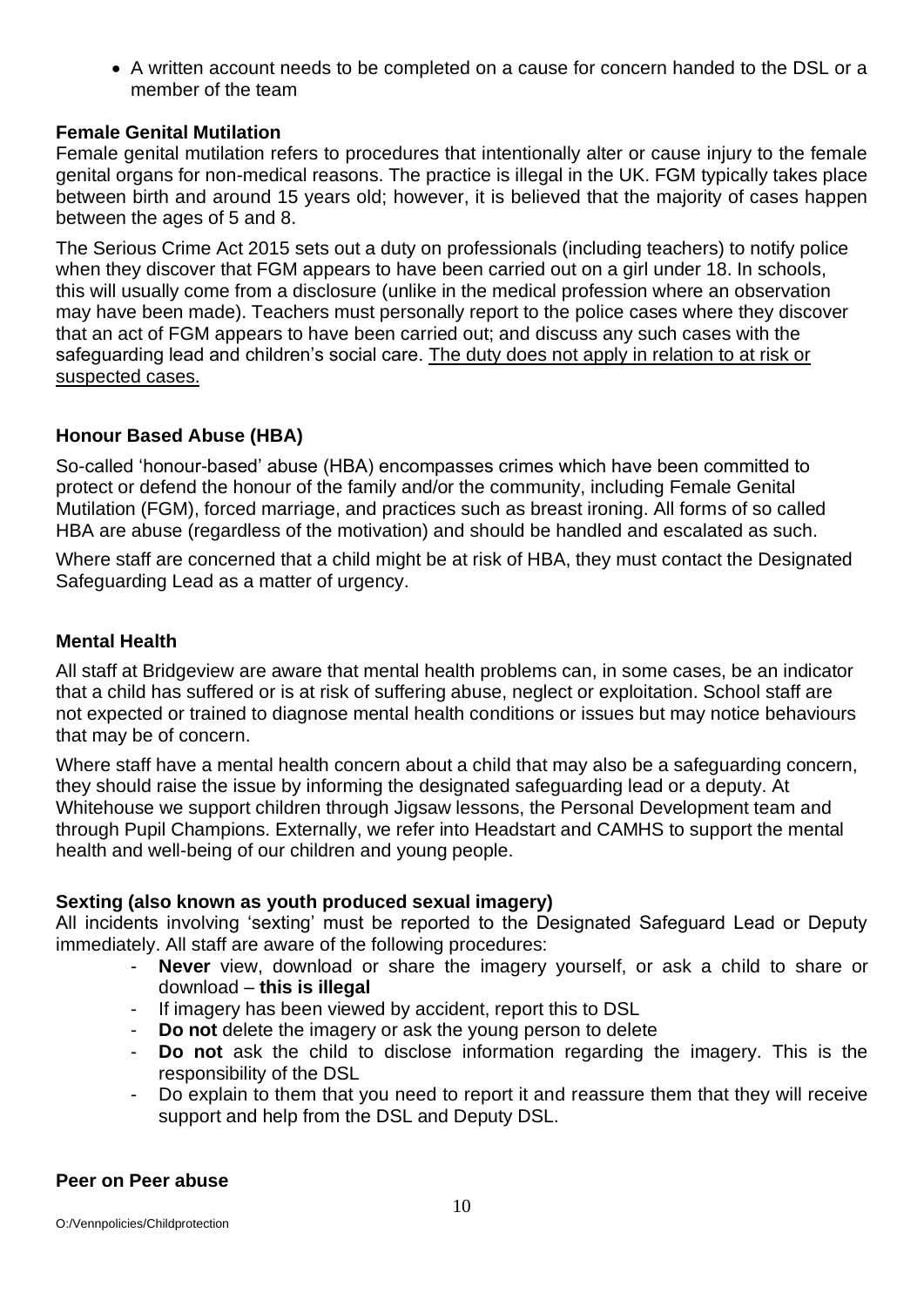Children can abuse other children and staff are aware that this is referred to as peer on peer abuse (See section 10). Allegations of abuse made against a peer on a peer are reported to safeguarding team.

## **Upskirting**

This is now listed as part of peer on peer abuse. This typically involves taking a picture under a person's clothing without them knowing, with the intention of viewing their genitals or buttocks.

#### **Serious Violence**

All staff should be aware of the indicators that might signal children that are at risk from or are involved with serious violent crime. These can include increased absence from school, a change in friendships or relationships with older individuals or groups, a significant decline in performance, signs of self-harm or a significant change in wellbeing, or signs of assault or unexplained injuries. Unexplained gifts or new possessions could also indicate that children have been approached by, or are involved with, individuals associated with criminal networks or gangs.

#### 8**. Referring concerns about a child**

The Designated Safeguarding Lead or Deputy will act on behalf of Bridgeview in referring concerns or allegations of harm to Local Authority Early Help and Safeguarding Hub (EHaSH) or the Protecting Vulnerable People Unit. In the case of it being out of hours the Emergency Duty Team should be contacted.

If the Designated Safeguarding Lead or Deputy is in any doubt about making a referral, they will contact Early Help and Safeguarding Hub (EHaSH) for advice. The name of the child and family should be kept confidential at this stage and will be requested if the enquiry proceeds to a referral.

It is not the role of the Designated Safeguarding Lead or Deputy to undertake an investigation into the concerns or allegation of harm. It is the role of the Designated Safeguarding Lead or Deputy to collate and clarify details of the concern or allegation and to provide this information to the Early Help and Safeguarding Hub (EHaSH), or Assessment, Locality Safeguarding Team if Children's Social Care is already involved, whose duty it is to make enquiries in accordance with Section 47 of the Children Act 1989.

#### **Female Genital Mutilation**

Section 5B of the Female Genital Mutilation Act 2003 (as inserted by section 74 of the Serious Crime Act 2015) places a statutory duty upon **teachers** along with regulated health and social care professionals in England and Wales, to report to the police where they discover (either through disclosure by the victim or visual evidence) that FGM appears to have been carried out on a girl under 18. Those failing to report such cases will face disciplinary sanctions.

Teachers **must** personally and immediately report to the police cases where they discover that an act of FGM appears to have been carried out. Unless the teacher has good reason not to, they should still discuss any such case with the Designated Safeguard Lead (or Deputy) and involve children's social care as appropriate.

#### **Consent**

Issues of consent should always be considered.

Before making a referral, parents/carers must be informed that you are contacting Children's Social Care – including the reasons for you doing this – and be asked to give consent to the referral being made. This includes protecting a child from Significant Harm.

There are circumstances when it may be appropriate to dispense with the requirement to obtain consent to share information; this includes when: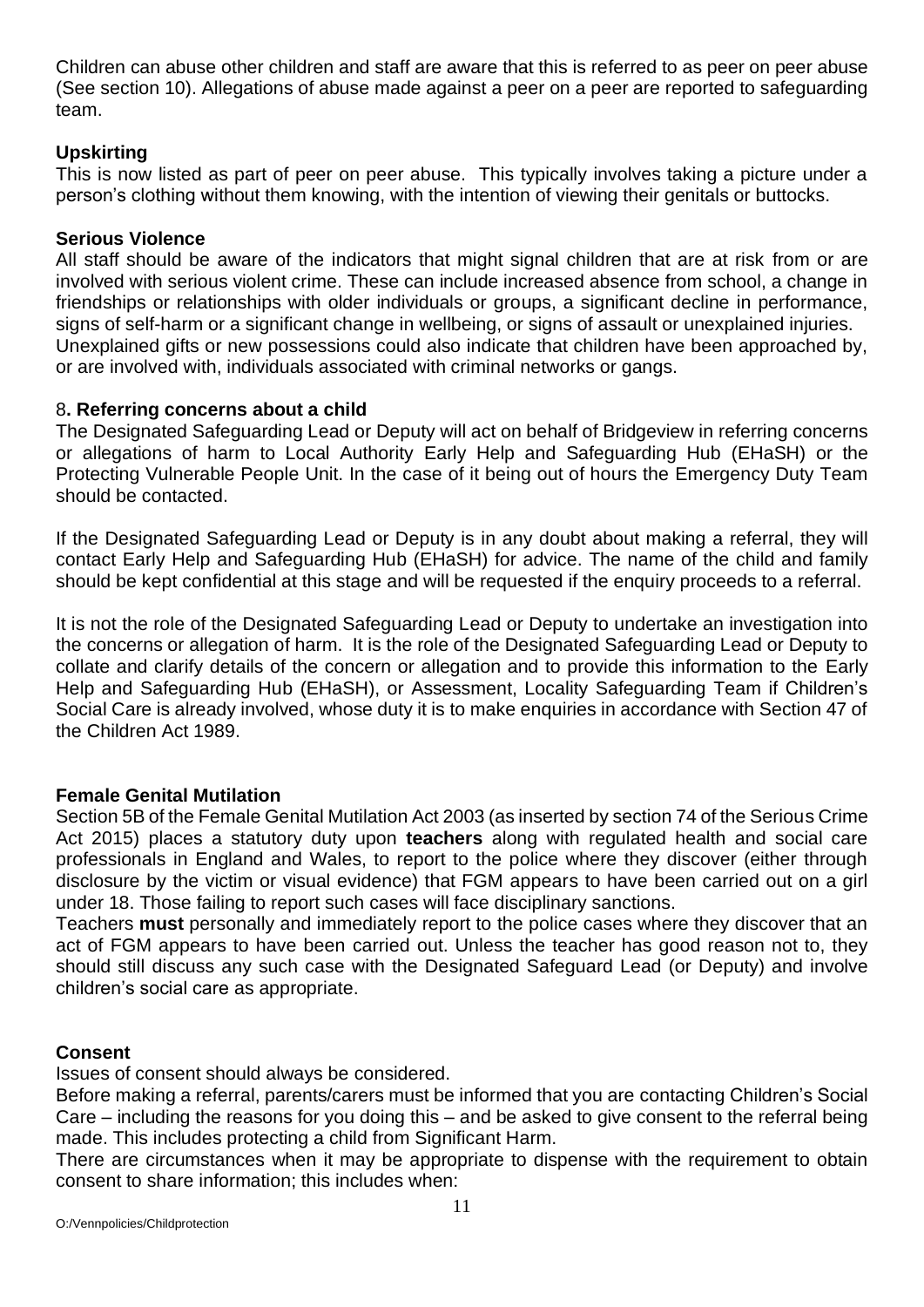- Discussion with the parents/ carers could place the child or other family members at risk;
- The child is in immediate danger (e.g. requires medical attention)
- Discussion with parents / carers may place you or another member of staff at risk

It should be noted that when parents, carers or child may not agree to information being shared, but this does not prevent professionals from being able to make a referral where child protection concerns persist. When sharing information without consent it is important to record why any such decision has been made.

## **The Hull Safeguarding Children's Partnership Contact and Referral Form**

All telephone referrals made by professionals should be followed, within 48 hours by a written referral giving specific and detailed information. A template Contact and Referral Form has been developed for this purpose.

If you have secure email the form should be sent to Early Help and Safeguarding Hub (EHaSH) [ehash@hullcc.gov.uk](mailto:ehash@hullcc.gov.uk)

Early Help referrals are through the online portal. [www.earlyhelpportallive@hullcc.gov.uk](http://www.earlyhelpportallive@hullcc.gov.uk/)

## **Children's Social Care Action following a Referral**

Children's Social Care should acknowledge **a written referral within one working day** of receiving it. If the referrer has not received an acknowledgement within **3 working days**, they should contact Children's Social Care again.

## **9. Allegations against staff members / volunteers**

If any member of staff or volunteer has concerns about the behaviour or conduct of another individual working within the group or organisation such as:

- Behaved in a way that has harmed or may have harmed a child
- Possibly committed a criminal offence against, or related to, a child
- Behaved towards a child or children in a way that indicates s/he is unsuitable to work with children. This could include children within the employee's workplace or outside of it, including their own children or
- Behaved or may have behaved in a way that indicates they may not be suitable to work with children

The nature of the allegation or concern should be reported to the Head of School or Chair of Governors for dealing with allegations within the organisation immediately.

The member of staff who has a concern or to whom an allegation or concern is reported should not question the child or investigate the matter further.

The Designated Officer for your organisation will report the matter to the Local Authority Designated Officer (LADO). The contact number for the LADO is (01482) 606 112 / 790 933

## **Allegations against staff in their personal lives or which occur in the community**

If an allegation or concern arises about a member of staff, outside of their work with children, and this may present a risk of harm to child/ren for whom the member of staff is responsible, the general principles outlined in this policy will still apply.

If the member of staff lives in a different authority area to that which covers their workplace, liaison should take place between the relevant agencies in both areas and a joint Strategy Meeting / Discussion or Professional's Meeting should be held.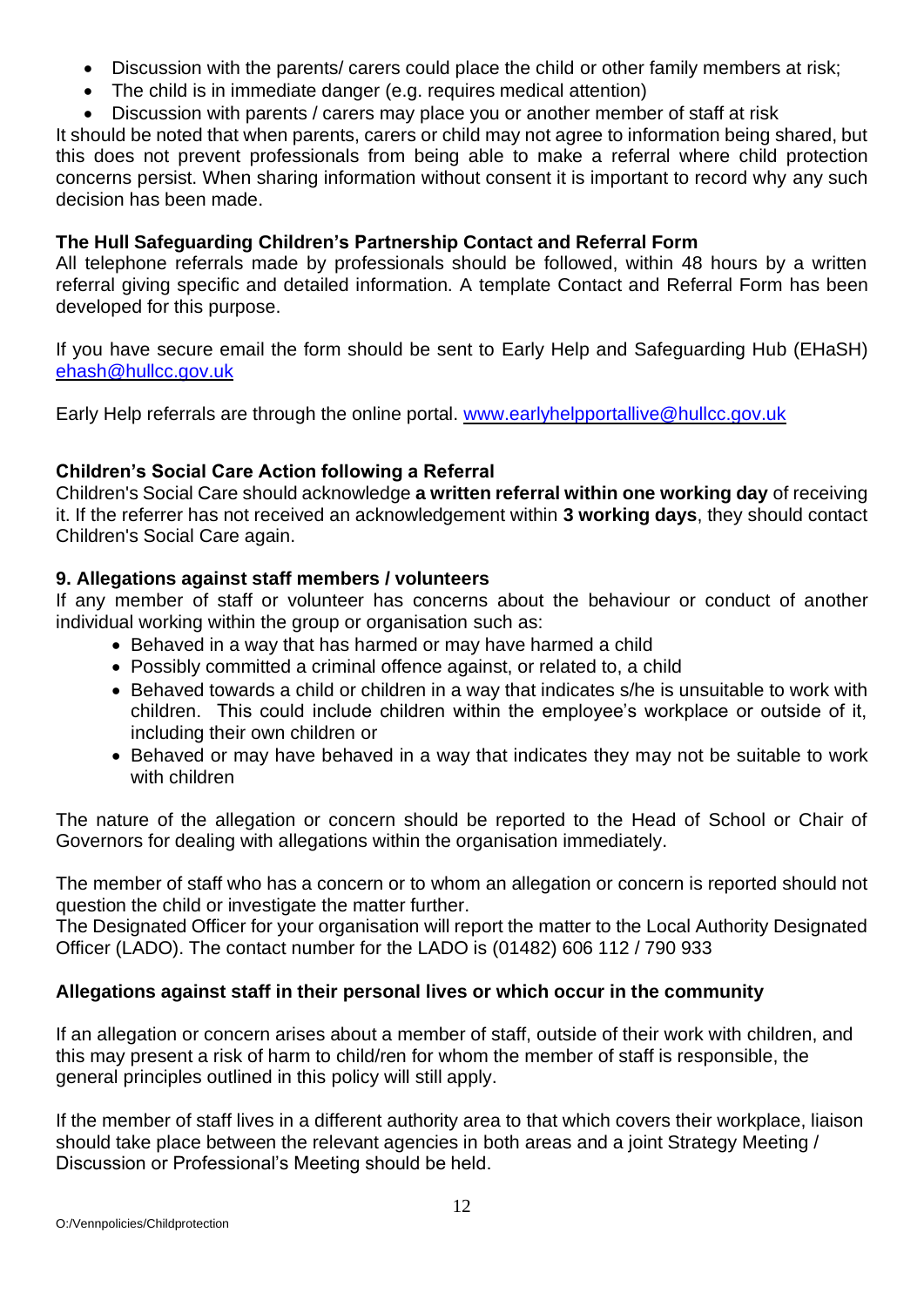In some cases, an allegation of abuse against someone closely associated with a member of staff (e.g. partner, member of the family or other household member) may present a risk of harm to child/ren for whom the member of staff is responsible. In these circumstances, a Strategy or Professional's Meeting / Discussion should be held to consider:

- The ability and/or willingness of the member of staff to adequately protect the child/ren;
- Whether measures need to be put in place to ensure their protection.
- Whether the employment role of the member of staff is compromised.

#### **10. Allegations of abuse made against other children**

A child can be abused by other children. This is generally referred to as peer on peer abuse and can take many forms. Below is a list of possible types:

- Bullying, including cyberbullying
- Sexual violence
- Sexual harassment
- Physical abuse or causing physical harm
- Sexting
- Initiating/hazing type violence and rituals
- **Upskirting**

Peer on peer abuse should never be tolerated and should never be passed as 'banter' or 'part of growing up'. It is essential that all victims are reassured that they are being taken seriously and they will be supported and kept safe. If staff have a concern regarding a child or a child makes a report to then, they should follow the same referral process as stated in this policy in section 8. If it is felt that a criminal act has been committed this needs to be reported to the police. All acts of peer on peer abuse will be investigated and dealt with through the Safeguarding team as well as the Head of School and Deputy.

The school ensures children are knowledgeable and have an understanding of risks of abuse and harm, as well as what to do if it happens. This is through the school ethos, behaviour policy, assemblies, workshops and PSHE curriculum. The children are taught to care and respect each other.

#### **Sexual violence and sexual harassment between children in schools**

Sexual violence and sexual harassment can occur between two children of **any** age and sex. It can also occur through a group of children sexually assaulting or sexually harassing a single child or group of children.

Staff are aware that children who are victims of sexual violence and sexual harassment will likely find this experience stressful and distressing. All victims are taken seriously and offered support by the schools safeguarding team and other agencies. Staff are also aware that some groups are potentially more at risk, for example girls, children with SEND and LGBT children.

All staff are aware of the importance of:

- making clear that sexual violence and sexual harassment is not acceptable, will never be tolerated and is not an inevitable part of growing up.
- not tolerating or dismissing sexual violence or sexual harassment as 'banter', 'part of growing up', 'just having a laugh' or 'boys being boys':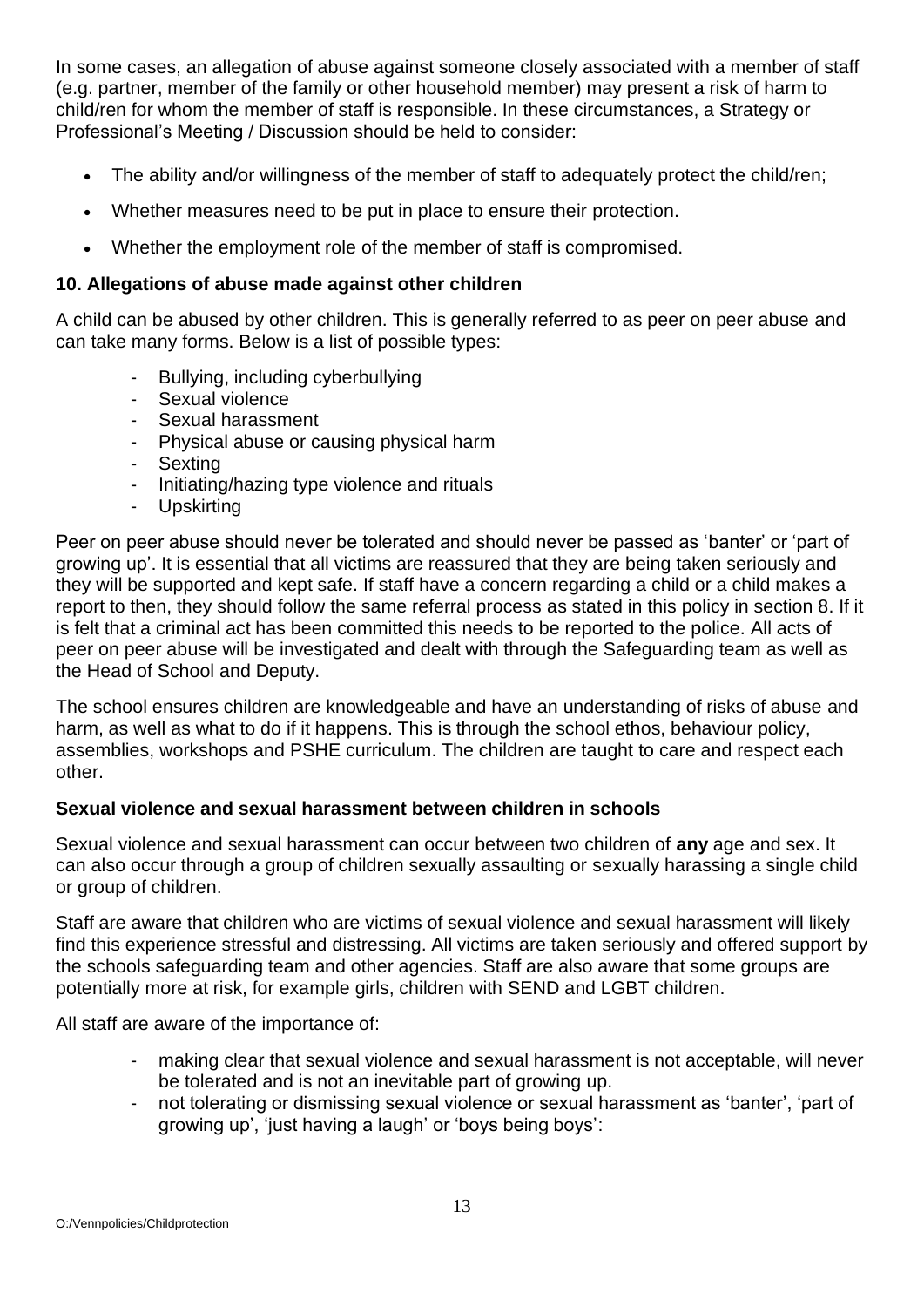- challenging behaviours (potentially criminal in nature), such as grabbing bottoms, breast, genitalia, flicking bras and lifting skirts. Dismissing or tolerating such behaviours risks the normalising.
- Upskirting

#### **11. Recruitment and selection**

When recruiting paid staff and volunteers it is important to always follow the processes set out in the organisation's safer recruitment policy. This will ensure potential staff and volunteers are screened for their suitability to work with children and young people.

#### **Venn recruitment policy**

The Disclosure and Barring Service (DBS) helps employers make safer recruitment decisions and prevents unsuitable people from working with vulnerable groups, including children. <https://www.gov.uk/government/organisations/disclosure-and-barring-service/about>

A person who is barred from working with children or vulnerable adults will be breaking the law if they work or volunteer or try to work or volunteer with those groups. If Bridgeview knowingly employs someone who is barred to work with those groups, they will also be breaking the law. If there is an incident where a member of staff or volunteer has to be dismissed because they have harmed a child or vulnerable adult, or would have been if they had not left, Bridgeview will notify the DBS.

#### **Section 128**

All management staff within the academy are checked against the Section 128 barring list held on the NCTL website.

#### **11. Contacts**

Hull Children's Social Care (Local Authority) Early Help and Safeguarding Hub (EHaSH) (01482) 448879 Emergency Duty Team (out of office hours) (01482) 300304 Local Authority Designated Officer (01482) 606112 / 790933 Protecting Vulnerable People Unit 101 Hull Safeguarding Children's Partnership (01482) 379090 [www.hullsafeguardingchildren.co.uk](http://www.hullsafeguardingchildren.co.uk/)

- East Riding of Yorkshire Children's Social Care (Local Authority) Referrals (01482) 395500 For Help and Advice (01482) 393339 Emergency Duty Team (out of office hours) (01377) 241273 Local Authority Designated Officer (01482) 396999 Police Public Protection Team 101 East Riding Safeguarding Children Board (01482)396998/9
-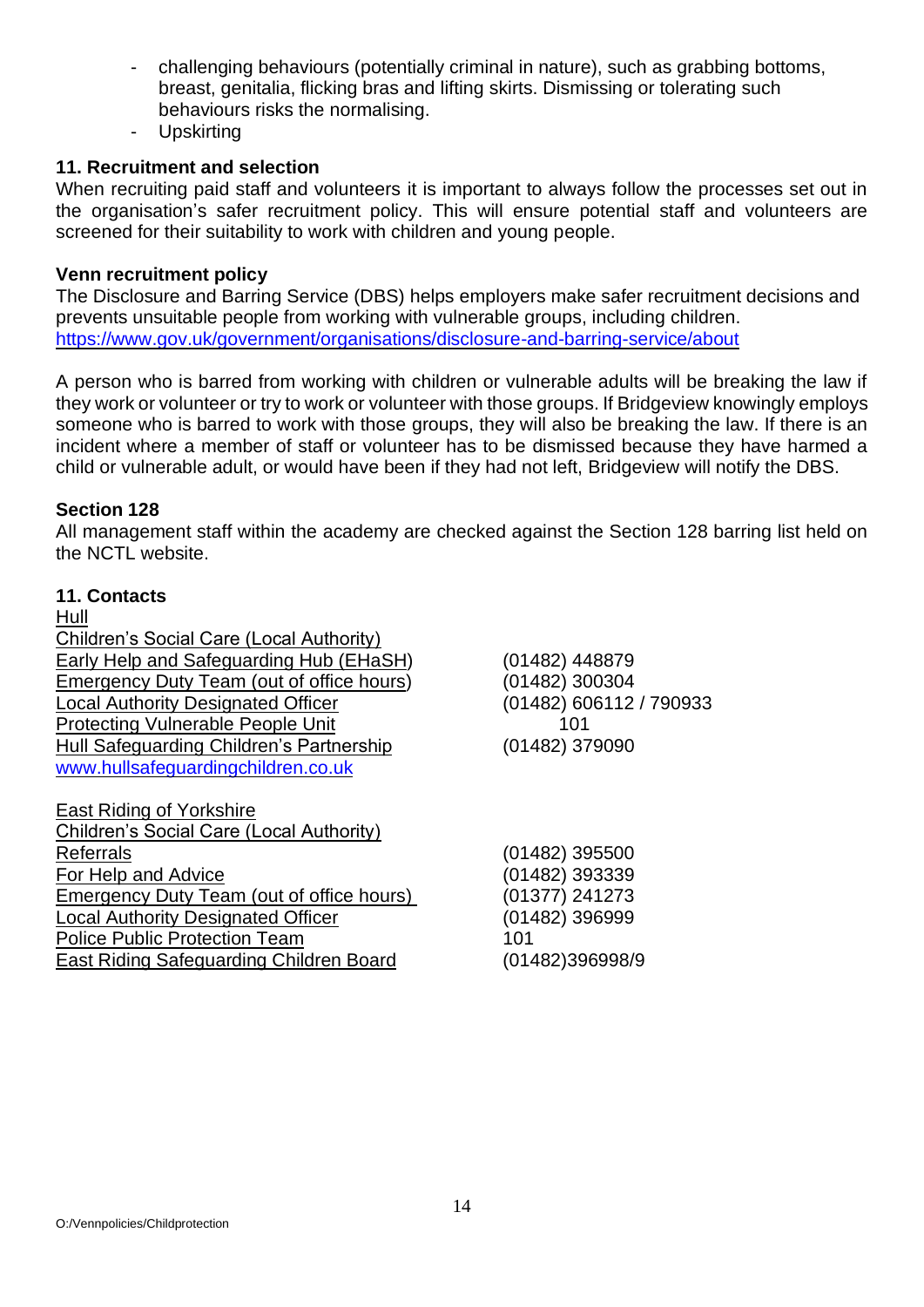

## Actions where there are concerns about a child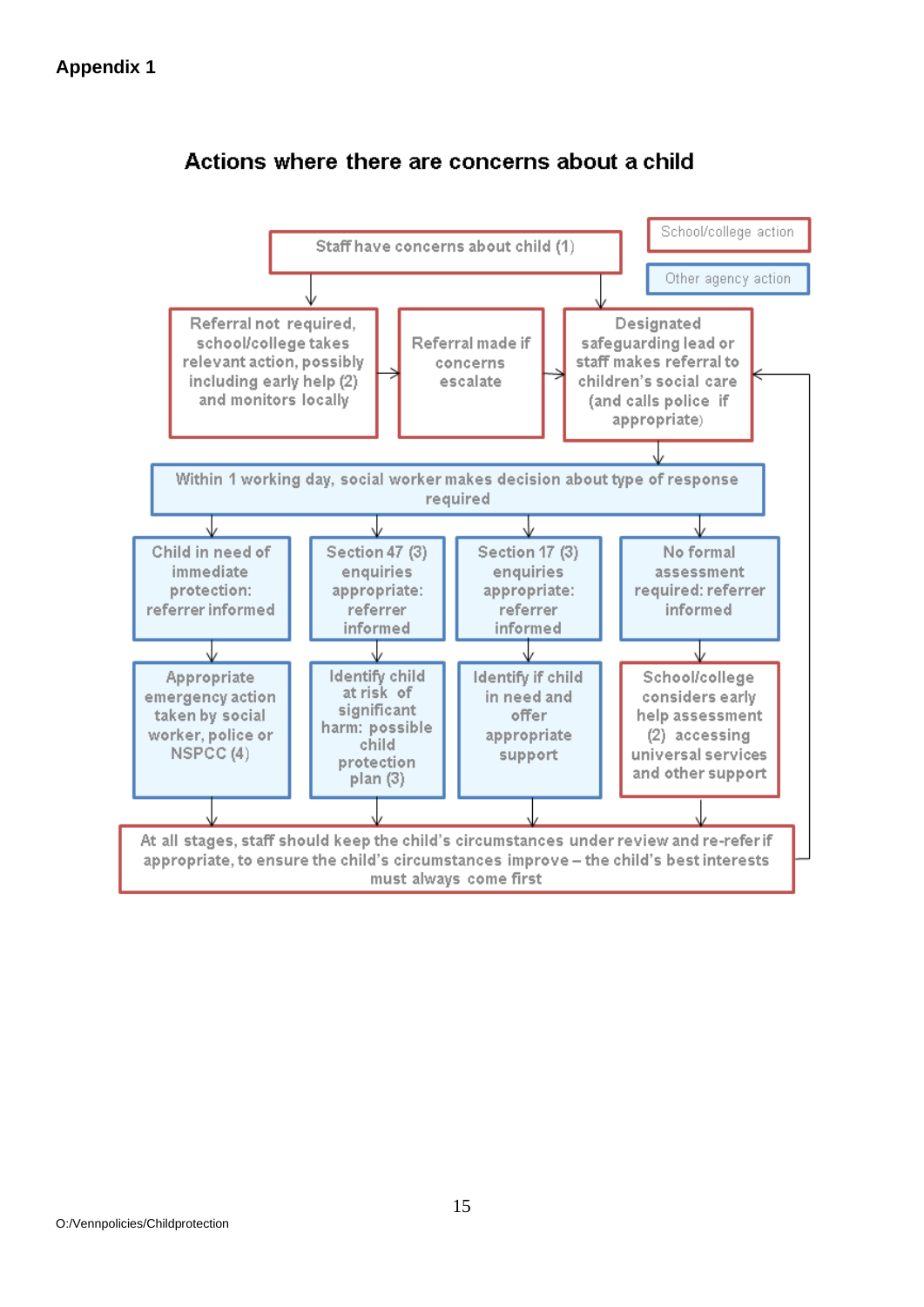## **Appendix 2**

#### **Seven Golden rules of information sharing**

*Information sharing- Advice for practitioners providing safeguarding services to children, young people, parents and carers (Department for Education, March 2015)* has been produced to support practitioners in the decisions they take when sharing information to reduce the risk of harm to children and young people*.*

Below are the 7 golden rules of information sharing that this guidance recommends.

*1. Remember that the Data Protection Act 1998 and human rights law are not barriers to justified information sharing but provide a framework to ensure that personal information about living individuals is shared appropriately.*

*2. Be open and honest with the individual (and/or their family where appropriate) from the outset about why, what, how and with whom information will, or could be shared, and seek their agreement, unless it is unsafe or inappropriate to do so.*

*3. Seek advice from other practitioners if you are in any doubt about sharing the information concerned, without disclosing the identity of the individual where possible.*

*4. Share with informed consent where appropriate and, where possible, respect the wishes of those who do not consent to share confidential information. You may still share information without consent if, in your judgement, there is good reason to do so, such as where safety may be at risk. You will need to base your judgement on the facts of the case. When you are sharing or requesting personal information from someone, be certain of the basis upon which you are doing so. Where you have consent, be mindful that an individual might not expect information to be shared.*

*5. Consider safety and well-being: Base your information sharing decisions on considerations of the safety and well-being of the individual and others who may be affected by their actions.*

*6. Necessary, proportionate, relevant, adequate, accurate, timely and secure: Ensure that the information you share is necessary for the purpose for which you are sharing it, is shared only with those individuals who need to have it, is accurate and up-to-date, is shared in a timely fashion, and is shared securely (see principles).*

*7. Keep a record of your decision and the reasons for it – whether it is to share information or not. If you decide to share, then record what you have shared, with whom and for what purpose*

#### **Appendix 3 - Considerations when Contacting another Agency/Service**

#### **1) Effective Communication between Agencies**

Effective communication requires a culture of listening to and engaging in, dialogue within and across agencies. It is essential that all communication is as accurate and complete as possible and clearly recorded.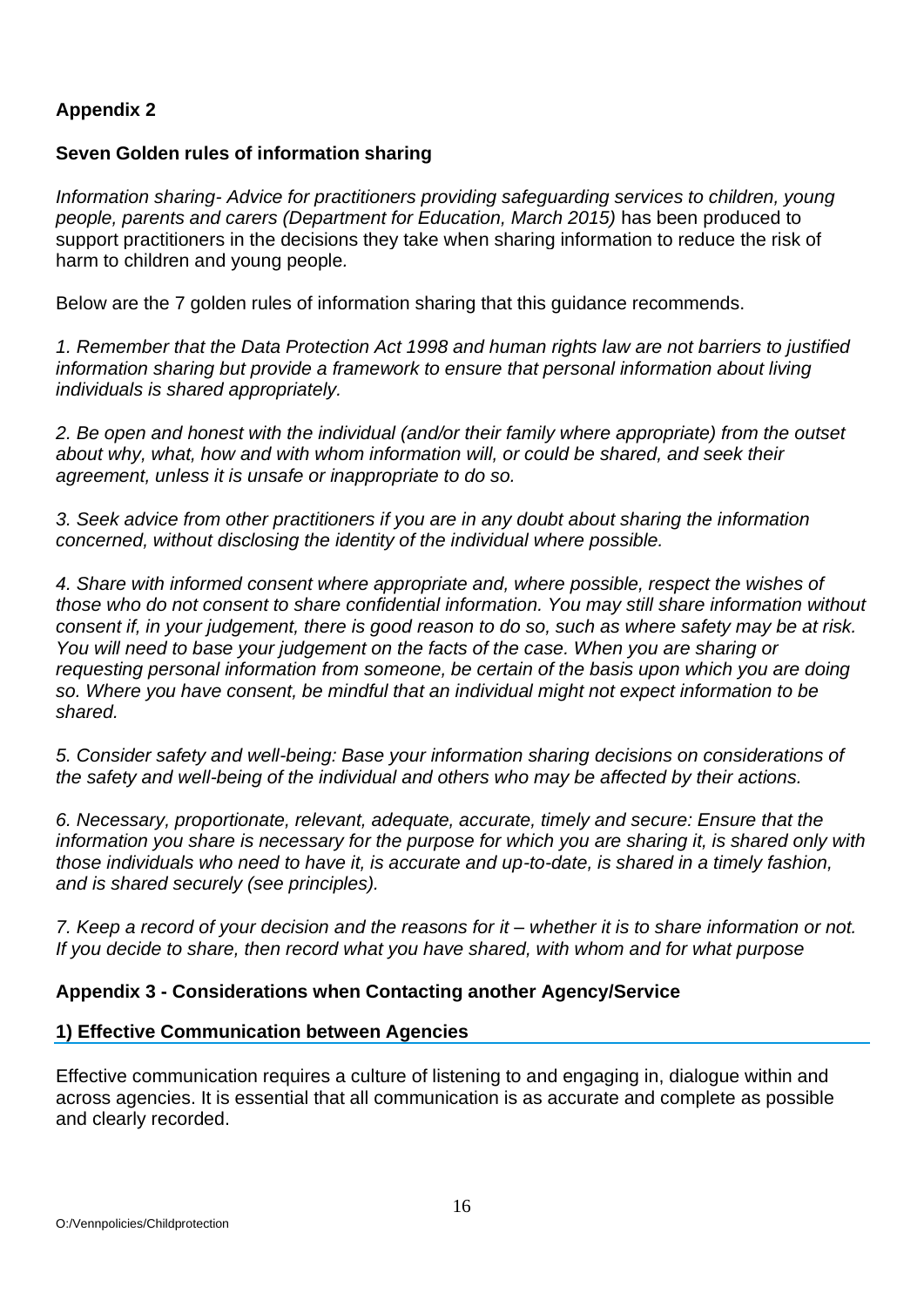Accuracy is key; without it effective decisions cannot be made. Equally, inaccurate accounts can lead to children remaining unsafe, or to the possibility of wrongful actions being taken that affect children and adults

Before contacting another agency, think about why you are doing it, is it to:

## • **Share Information**

To share information is the term used to describe the situation where practitioners use their professional judgement and experience on a case by case basis to decide whether and what personal information to share with other practitioners in order to meet the needs of a child or young person.

Decisions to request and share information must be considered in terms of whether they are necessary and proportionate.

## • **Signpost to Another Service**

The definition to signpost is to indicate direction towards. It is an informal process whereby a professional or a family is shown in the direction of a service.

If someone is signposted to a service it is because accessing the service may enhance the family's quality of life, but there would be no increased risk to the child or young person should the service not be accessed.

No agency is responsible for the monitoring or recording of signposting.

## • **Seek Advice and Guidance**

Seeking advice and guidance at any time, making a general query or perhaps consulting with a specialist colleague within your own organisation (or from another agency) may enhance the work that you are doing with a child, young person or family at any stage. It could be that you want further information about services available or that you want some specialist advice or perhaps need to consult about a particular issue or query for instance to ask if making a referral is appropriate.

The name of the child and family should be anonymised at this stage unless agreement to share the information has already been obtained.

It is vital that you record that you have sought information and advice in your own records. The agency you are contacting may not record this information, particularly if the case is not open or active with them. It should be agreed between agencies in this situation as to who records what information.

At the end of the conversation both parties must be clear about the next course of action.

## • **Facilitate Access to a Service**

If you think that a family may benefit from a service then directing, signposting or facilitating is appropriate. For example, a family approaches your service and asks for some advice about leisure activities in the local area. You give them the information and directions to the nearest open access leisure centre.